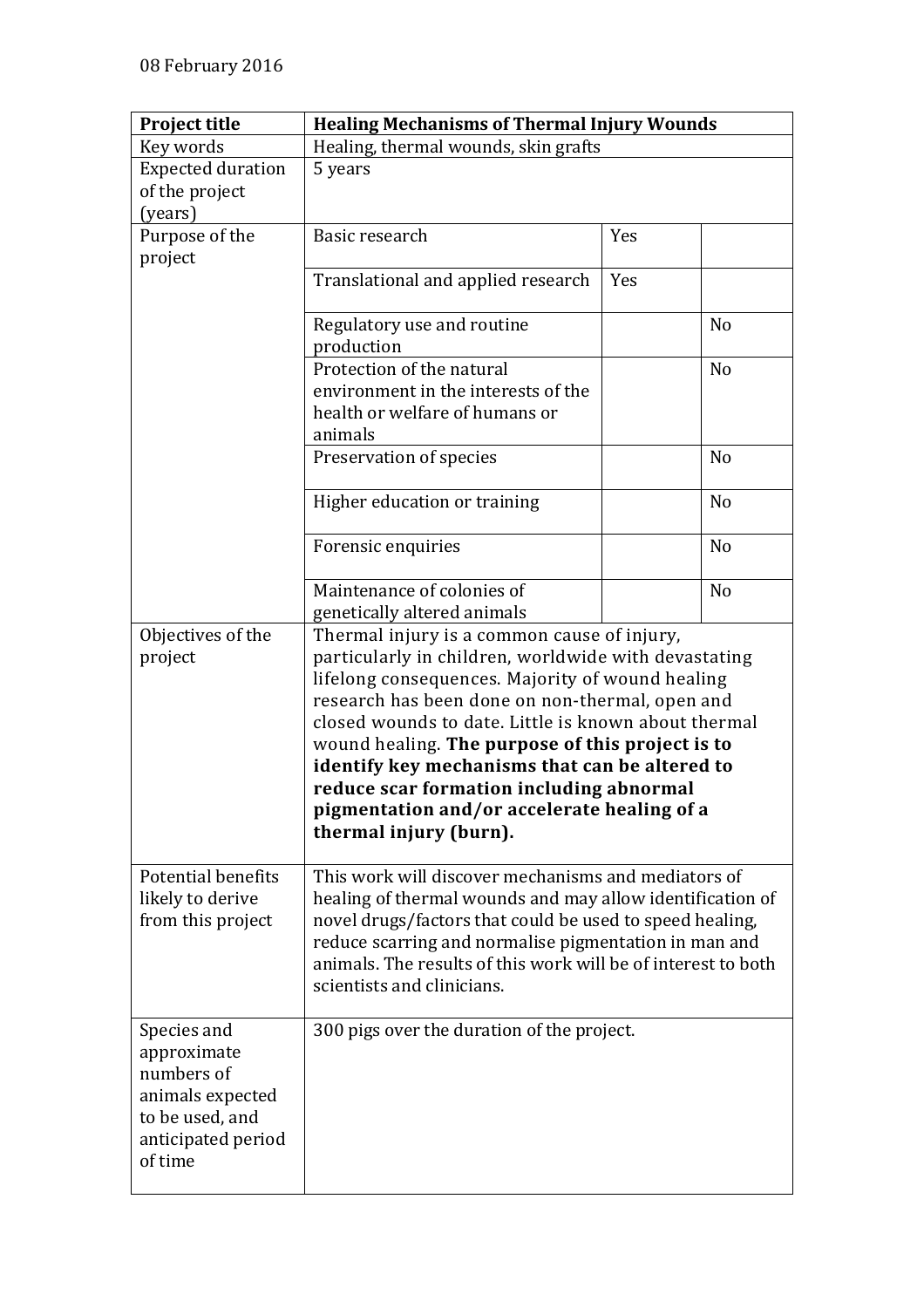| <b>Expected adverse</b><br>effects and the<br>likely/expected<br>level of severity.<br>What will happen<br>to the animals at<br>the end.                                                                                                                              | We will create thermal and/or open wounds on the backs<br>of the animals to study the rate of wound healing and<br>function of resulting "new skin". We will investigate<br>effects of novel treatments/dressings on wound healing<br>and "new skin".<br>The procedure can cause post-surgical pain of mild to<br>moderate severity which will be controlled with pain<br>killers.<br>The animals will be humanely euthanized at the end of the<br>study.                                                                                                                                                                                                                                                                                                                   |
|-----------------------------------------------------------------------------------------------------------------------------------------------------------------------------------------------------------------------------------------------------------------------|-----------------------------------------------------------------------------------------------------------------------------------------------------------------------------------------------------------------------------------------------------------------------------------------------------------------------------------------------------------------------------------------------------------------------------------------------------------------------------------------------------------------------------------------------------------------------------------------------------------------------------------------------------------------------------------------------------------------------------------------------------------------------------|
| <b>Application of the</b><br>3 Rs                                                                                                                                                                                                                                     |                                                                                                                                                                                                                                                                                                                                                                                                                                                                                                                                                                                                                                                                                                                                                                             |
| 1. Replacement<br>Why do animals<br>need to be used,<br>and why non-<br>animal alternatives<br>cannot be used.                                                                                                                                                        | Open or thermal wounds require cells from the<br>circulating blood to interact with the local cells of the<br>skin to allow complete healing of the wound and<br>formation of the "new skin". We can study some<br>aspects of wound healing such as re-epithelialisation<br>(healing of the top layer of the skin) in ex-vivo models<br>which we are currently developing for thermal wounds.<br>However, in order to study the full spectrum of wound<br>healing i.e. development of the "new skin" after<br>open/thermal wounds, requires animal studies and<br>there are no alternative models available.                                                                                                                                                                |
| 2. Reduction<br>How the use of<br>minimum numbers<br>of animals will be<br>assured                                                                                                                                                                                    | The block design of the experiments has been agreed with<br>the statistician to ensure that minimum numbers of<br>animals are used.                                                                                                                                                                                                                                                                                                                                                                                                                                                                                                                                                                                                                                         |
| 3. Refinement<br>Reasons for the<br>choice of species<br>and why the animal<br>$model(s)$ to be<br>used are the most<br>refined, having<br>regard to the<br>objectives. General<br>measures to be<br>taken to minimise<br>welfare costs<br>(harms) to the<br>animals. | The pig has been chosen as its skin has similar anatomy<br>and physiology to human skin. Pigmentation in the pig<br>skin, unlike the rat or mice, is akin to the human skin in<br>that the pigment cells are present in the hair follicles and<br>in the epidermis and both play a role in pigmentation. Mice<br>and rats are loose-skinned with a panniculus carnosus and<br>heal mainly by contraction that is much more rapid than by<br>re-epithelialisation seen in 'tight-skinned' mammals such<br>as humans and pigs.<br>The animals will be given pain relief during the procedure<br>to ensure minimal or no pain is felt after recovering from<br>the anaesthetic. They will be observed closely thereafter<br>and further pain relief administered as necessary. |
|                                                                                                                                                                                                                                                                       | From our previous studies, we have now refined the                                                                                                                                                                                                                                                                                                                                                                                                                                                                                                                                                                                                                                                                                                                          |